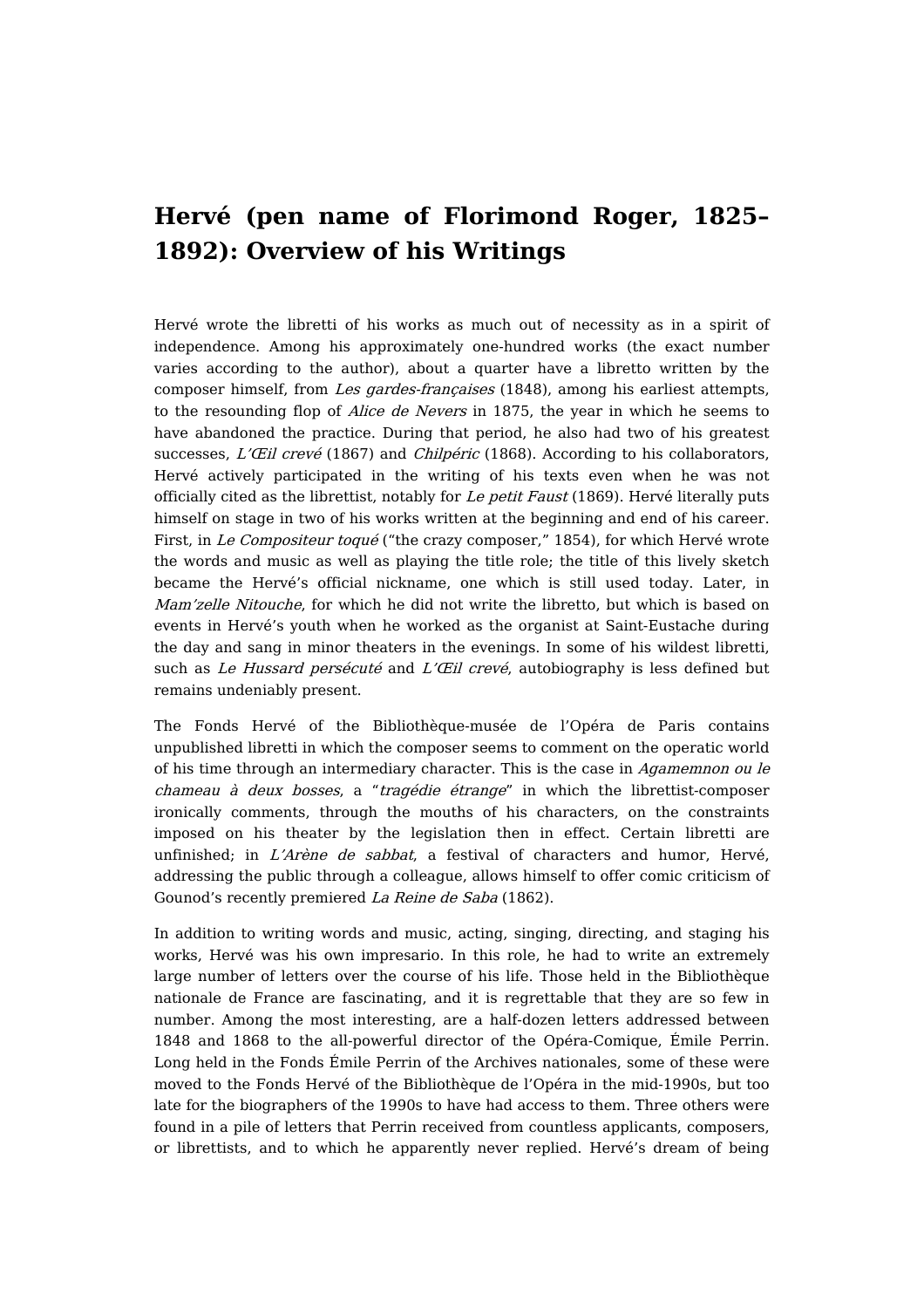performed at the Opéra-Comique is briefly mentioned by his first biographer, Louis Schneider, and later by Dominique Ghesquière and Jacques Rouchouse, but none of these authors imagined the intensity of this desire, a veritable Grail for the composer who begs, harasses, and pleads with Perrin, sharply counteracting his image as a happy and self-satisfied eccentric.

Hervé's other privileged correspondent was Eugène Bertrand, director of the Théâtre des Variétés from 1869 to 1892. The first of these sixty letters dates to Bertrand's accession to the direction of that important theater in the history of operetta, one which Hervé dreamed of conquering. The last letter to Bertrand was written practically on the eve of Hervé's death. These letters contain informative and amusing, savory snapshots of Hervé's life, of the efforts it took to get his music played, but also of his creative process.

Hervé never worked as a music critic, but he often wrote open letters to Le Figaro. A complete overview has not yet been made, but he can be read seeking publicity for his works and justifying himself against certain attacks. In 1868 he reacted to the bad turn done to him by Émile Perrin who ridiculed him by making public a private message he had received from Hervé; in 1875 he defended his opéra-bouffe Alice de Nevers against a journalist who had torn the work apart; in 1892, a few days before his death, he cancelled his subscription, again unhappy about an unjust review of his most recent work, Bacchanale. At the time of Les Turcs, in 1869, Hervé had an acrimonious exchange of letters that follow his serious disagreements with Moreau-Sainti, the unlikeable director of the Théâtre des Folies-Dramatiques.

One could almost place among his letters the twenty-two-page document that Hervé somewhat pompously titled, Notes pour servir à l'histoire de [l'opérette](https://dicteco.huma-num.fr/fr/document/51642), given that it is addressed to Francisque Sarcey, a journalist and theater critic for Le Temps. In his column of 18 July [1881](https://gallica.bnf.fr/ark:/12148/bpt6k228442f/f2.item.zoom), Sarcey undertook a study of the origins of theatrical genres, a study in which operetta served as his first example. Sarcey poses the question of the paternity of operetta, which many then attributed to Offenbach (who had died a few months earlier), and asked Hervé to give his version of the events. Sarcey would publish fragments of Herve's response in which the composer tells about his life, especially his beginnings, in great detail. These Notes are an important first-hand source offering access to Hervé's vision of the birth of operetta and the rest of his career. Along the way, he also took the opportunity to proclaim that he was indeed the father of operetta.

Hervé had already begun to spin the legend of his life more than two decades earlier, in an anonymous twelve-page prospectus published by the Théâtre des Folies-Nouvelles, that is found in the Rondel Collection (Ro 3434 9). Although written in third person, it is probably the work of Hervé himself. This account of the musician's early years goes back to his adolescence and contains anecdotes that would be later found in all of the "lives of Hervé."

Nobody, in reading his libretti, would deny that Hervé was a great humorist. Further proof is found in the humorous piece he wrote in 1869 for the Le Moniteur des Théâtres et des Plaisirs. This very successful sketch titled, "L'invention du trombone" has a phlegm and fantasy that inevitably reminds one of Alphonse Allais.